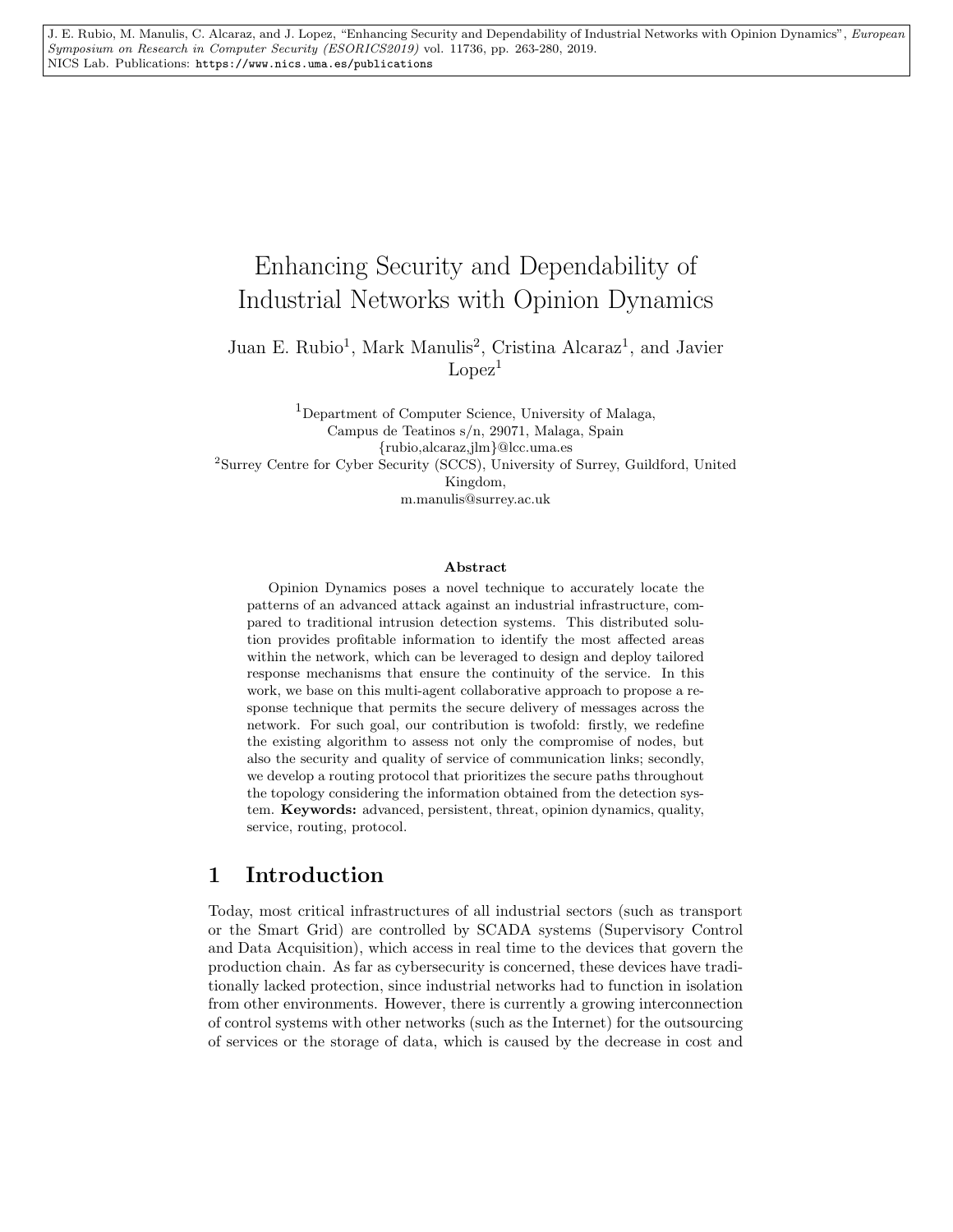standardization of hardware and software. As a result, there has also been a growth of reported security threats, as industrial systems are now also victims of the problems suffered by information technologies [1][2].

In this regard, the Advanced Persistent Threats (APT) represent the most critical hazard in recent years. These are sophisticated attacks perpetrated against a specific organization, where the attacker has considerable experience and resources to penetrate the victim's network, using a multitude of vulnerabilities and attack vectors [3]. They use stealthy techniques to go undetected for a prolonged period of time, from the initial intrusion to the subsequent propagation movements (a.k.a. lateral movements) within the APT life-cycle. Stuxnet was the first APT reported (in 2010), although many others APTs have appeared later, such as Duqu, DragonFly, BlackEnergy, and ExPetr [4].

Diverse security services must be applied to detect and deter the effects of these threats and minimize the impact on the infrastructure, combining cuttingedge technologies for accurately monitoring these threats. Traditional security solutions like firewalls or antivirus software must be coupled with advanced services (e.g., data loss prevention, advanced detection of malware, trusted computing) and security awareness procedures to protect the industrial systems from a holistic point of view, during their entire life-cycle. In this sense, Intrusion Detection Systems (IDS) represent a first line of defense against the wide range of cyber-threats leveraged by an APT. Numerous mechanisms have been proposed in the industry and academia that make use of machine learning techniques [5] or propose advanced services that analyze the internal traffic to detect specific attacks [6]. However, they only address security in precise points of the infrastructure or they do not consider the persistence of attacks over time. Consequently, there is still a need to find other defense solutions that enable the traceability of APTs throughout the control network, beyond the initial intrusion.

For this goal, authors in [7] propose a distributed consensus algorithm based on Opinion Dynamics [8], making use of graph theory. They demonstrate the feasibility of this novel approach to keep track of the anomalies suffered by devices over the entire network, potentially caused by an APT. This information can be used to put in place accurate mechanisms aiming to prevent the propagation of the APT or to minimize their impact. However, the initial approach from [7] does not take into account anomaly indicators concerning the Quality of Service (QoS) of the communication links. As a consequence, it has limitations in the monitoring of the network health and in the choice of countermeasures to ensure best-possible connectivity in the presence of APT. The previously proposed response technique for the maintenance of network paths does not sufficiently apply to traditional industrial scenarios. By improving the original approach we are able to design a more realistic response technique, showing the effectiveness of the Opinion Dynamics to ensure the continuity of communications in the presence of an APT. More concretely, we present a routing protocol that ensures the delivery of messages with a low probability of interception, while ensuring a decent level of QoS, resulting in a combined approach. Our contributions in this article can be summarized as follows: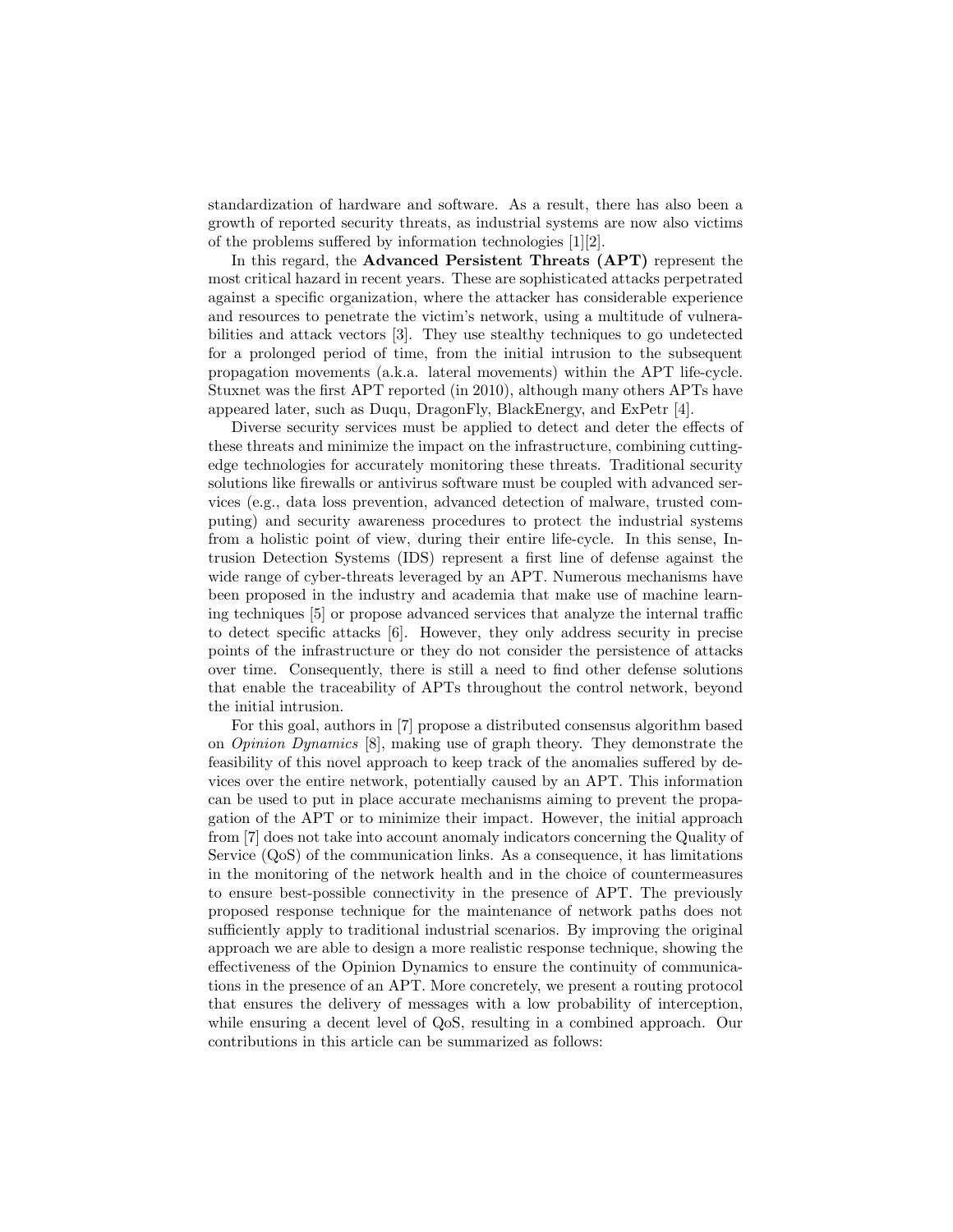- Improved Opinion Dynamics model based on anomaly indicators related to the QoS of the communication links and the security of hosts.
- Enhanced routing approach for reliable connectivity in presence of APT based on the improved Opinion Dynamics model.

The remainder of this paper is organized as follows: Section 2 introduces the preliminary concepts related to the Quality of Service indicators used in this work and the original APT-related anomaly detection approach based on Opinion Dynamics. The improved approach based on QoS indicators is proposed in Section 3 and the enhanced routing approach is presented in Section 4. Section 5 provides simulations and evaluation of our results. Section 6 draws conclusions.

## 2 Preliminary concepts and related work

#### 2.1 Quality of Service indicators for Routing Protocols

Critical infrastructures governed by industrial networks require to work at all times, even in the presence of intruders; for this goal, we propose the use of a routing protocol as a response technique that uses the security information provided by a distributed detection system. However, in order to guarantee the delivery performance, this protocol must also make resource reservation and excise network control, in order to respond in a timely manner.

In traditional data networks, routing protocols simply use shortest path algorithms for the path computation, based on a single metric like hop-count or delay. In turn, QoS-aware routing protocols take into account further metrics to addressing the Quality of Service, in particular [9][10]:

- Delay time. It measures the time taken to transfer data across the network from one node to another. This value is often used to establish allowance limits for the communication links, in order to select the fastest route. In real-time operations, jitter or packet delay variations are used, measured with a sliding window of fractions of seconds. This is due to the dependence on the application (e.g., isolated environment of sensors, Internet connection to the SCADA system) or the network congestion, which could potentially slow down the communications.
- Bandwidth. It holds the maximum rate of data that can be transferred from a source to a destination per time unit. In order for the industrial devices to measure it, it is reasonable to determine the maximum bandwidth available at a given time. However, the computation of this value (along with delay) for routing purposes is a challenging problem since it can frequently change, as well as delay [11]. Also, in presence of an APT, there could not be any centralized control for allocating bandwidth among the nodes. For this reason, most existing QoS-aware routing protocols in the literature assume that the available bandwidth is known [12]. There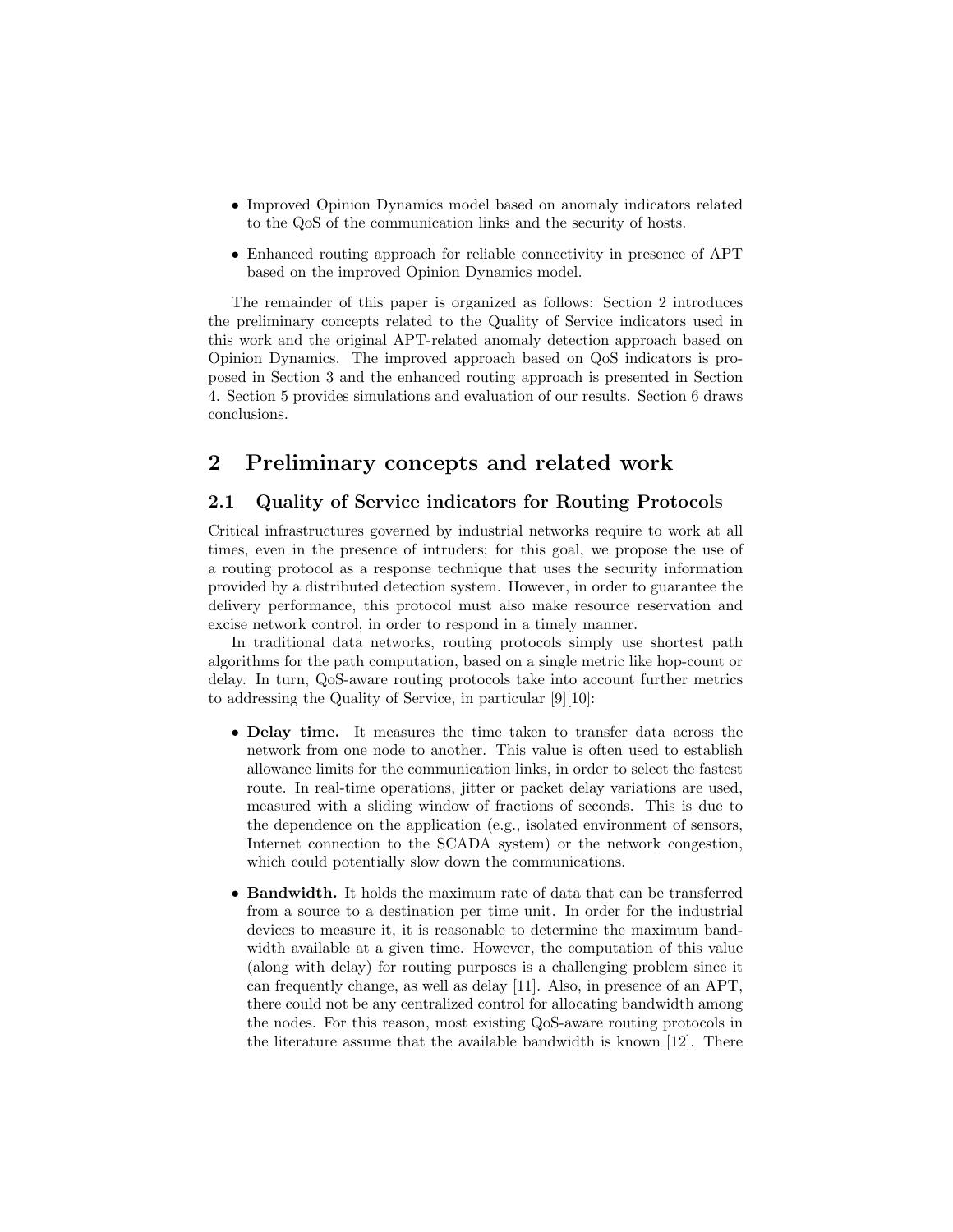are some others that estimate this value with carrier-sense capability of the underlying protocols (e.g., IEEE 802.11) to measure the idle and busy time ratio, and then adding this information to the route control packets.

• Packet loss. Packet loss can be used to measure availability, which represents the probability that some recipient is reachable with the claimed quality at a given moment of time. The packet loss is usually calculated as the ratio of lost packets or dropped connections in connection-oriented systems (e.g., upon retrieval of information from sensors).

Based on the set of adequate metrics, QoS-aware routing protocols perform resource estimation at each node and proceed with the route selection [13][14][15]. Routes are usually chosen to maximize the available bandwidth while minimizing the delay and the loss probability. However, finding a path that simultaneously satisfies more than one constraint is a NP-Problem. For this reason, heuristic approaches resulting in more efficient algorithms are often used in the literature. For instance, [16] adopts three different criteria for the Optimized Link State Routing Protocol [17]. Another efficient scalable heuristic applied in [18] is based on Lagrangian relaxation. Another approach is based on the shortest-widest path algorithm [19], where a path with maximum bandwidth is found using a variant of the Dijkstra shortest-path algorithm and if there exists more than one such path then the one with the lowest delay is chosen.

Apart from these approaches, it is also possible to generate a single QoS metric from multiple parameters of the communication links. For the sake of simplicity and with the aim of aggregating different metrics (i.e., delay, bandwidth, packet loss ratio) our approach utilizes the following QoS function [20]:

$$
S(c) = \frac{B(c)}{D(c) \times L(c)}\tag{1}
$$

where for a given communication link  $c$ , the metrics applied are the link's bandwidth  $B$ , delay  $D$  and packet loss  $L$ . Due to the reasons discussed before, the estimation of these metrics at each node is out of the scope of this article.

The output of  $S(c)$ , when evaluated for a given communication link, is directly proportional to the quality of service that it experiences. This information can already be used for establishing a priority when selecting the routes along the network. However, besides the QoS measures applied to communication links, we will also introduce a security-based criterion for the selection of nodes that are traversed by our routing protocol. This additional information is provided by the Opinion Dynamics based detection system, explained in the following.

### 2.2 Using Opinion Dynamics for APT Detection

Compared to traditional defense solutions, Opinion Dynamics [8] has been demonstrated to be a suitable technique for APT detection, as originally described in [7]. In a later publication, its authors extend this work to enable the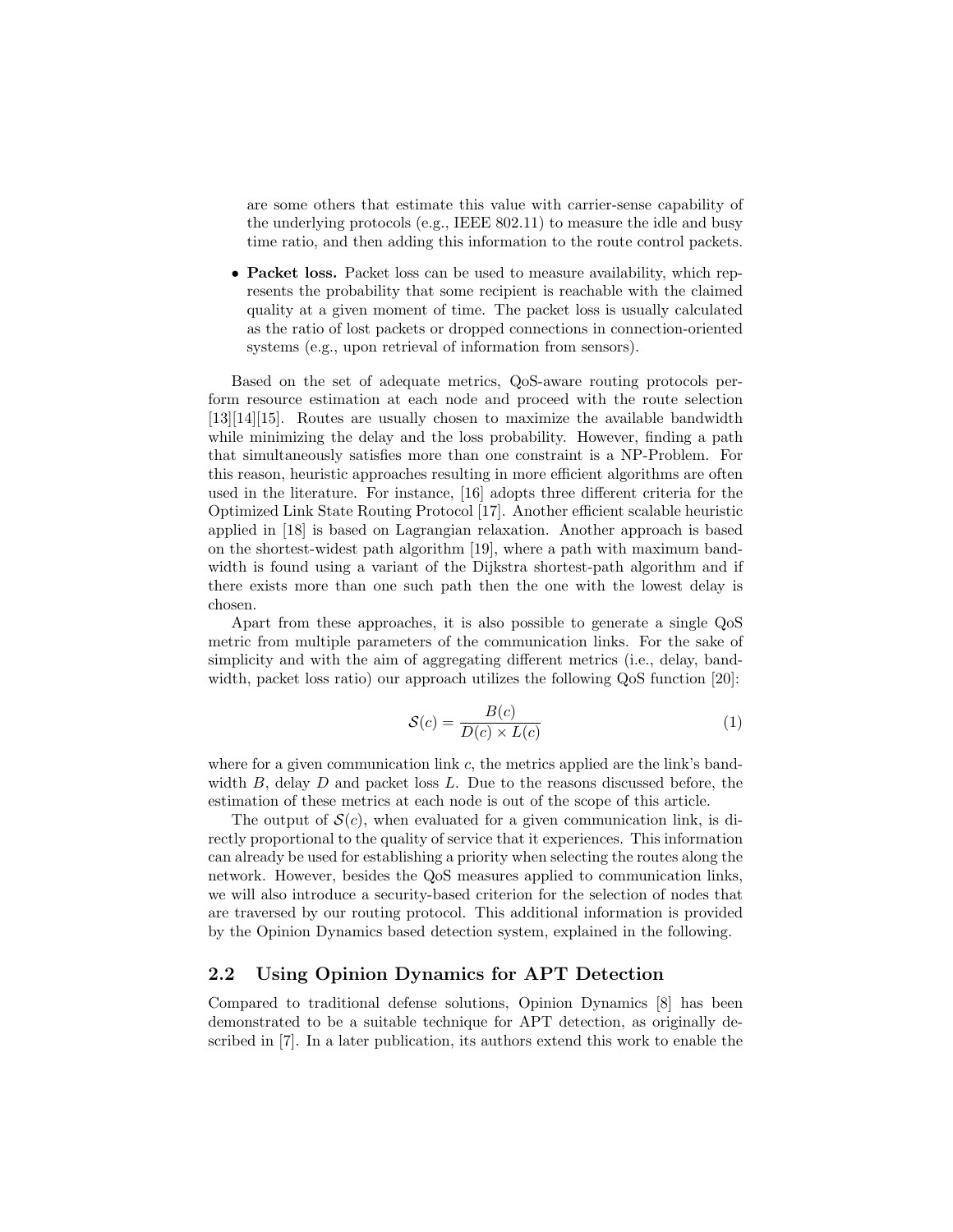traceability of attacks along their whole life-cycle by analyzing the movements and anomalies suffered across the affected network [21].

From a general perspective, this distributed cooperative algorithm models the behavior of a group of individuals in a society: each one (which we will refer to as 'agent') holds his/her own opinion, which is, to a certain extent, influenced by the rest (and so does his/her opinion). After some time, the entire society is fragmented into formed consensus of distinct spectra of opinions, belonging to agents who are closer in their posture. Applied in the context of intrusion detection (with multiple of these agents deployed over the infrastructure), Opinion Dynamics can help to identify the portions of the network which are subject of an attack (and their criticality degree), by correlating the anomalies (subtle or evident) sensed by agents. At the same time, it is possible to trace events occurred in the network from the very first moment the intruder breaks in.

The formal description of the algorithm and how to apply consensus to this particular context is explained in the following. Suppose a network architecture given by the graph  $G(V, E)$ , where V represents the set of devices within the production chain (e.g., controllers, sensors or actuators) and E refers to the communication links that connect these nodes. Let A be the set of agents such that  $A = a_1, a_2, ..., a_n$ , being  $|A| = |V|$ . According to Opinion Dynamics,  $x_i(t)$ represents the individual opinion of agent  $a_i$  in the iteration  $t$ , which can be valued from zero to one (where one means the highest anomaly). To represent the influence between agents, each agent  $i$  assigns a weight to each neighbor  $j$ , which is denoted by  $w_{ij}$ . We assume that  $\sum_{k=1}^{n} w_{ik} = 1$ , in such a way that all agents account for their own opinion.

Altogether, for a single execution of the algorithm at any given time of the control system cycle, the formation of the new opinion for agent  $i$  in the next iteration  $t+1$  is described with this expression:  $x_i(t+1) = \sum_{j=1}^n w_{ij} x_j(t)$ . This formula models the opinion as a weighted average of the rest of agents' opinions. If we successively calculate this value for many iterations, different clusters of opinions are formed when  $t$  tends to infinity, which can also be visualized in a graph. Then, this information can be used to accurately identify different attacked areas within the network, which are potentially monitored by large sets of agents that exhibit the same anomaly pattern. The more affected areas will be those which comprise a greater number of agents with a high opinion value. At this point, in terms of adapting this multi-agent algorithm to our particular scenario, two questions appear:

1) The representation of the initial opinion  $x_i(0)$  for every agent i, that in practice holds the degree of anomaly detected by them. Authors of the original publication [7] arbitrarily select a set of hierarchically connected nodes within the network that play the role of agents to perform the detection; then, they model their initial opinion by computing the deviation in the betweenness centrality score [22] with respect to its value in normal conditions. This indicator holds the level of connectivity that every node within the topology experiences. However, as it will be analyzed later in Section 3 and mentioned in [21], Opinion Dynamics is open to include new anomaly indicators that serve as an input to agents. In our case, we are interested in representing anomalies caused by the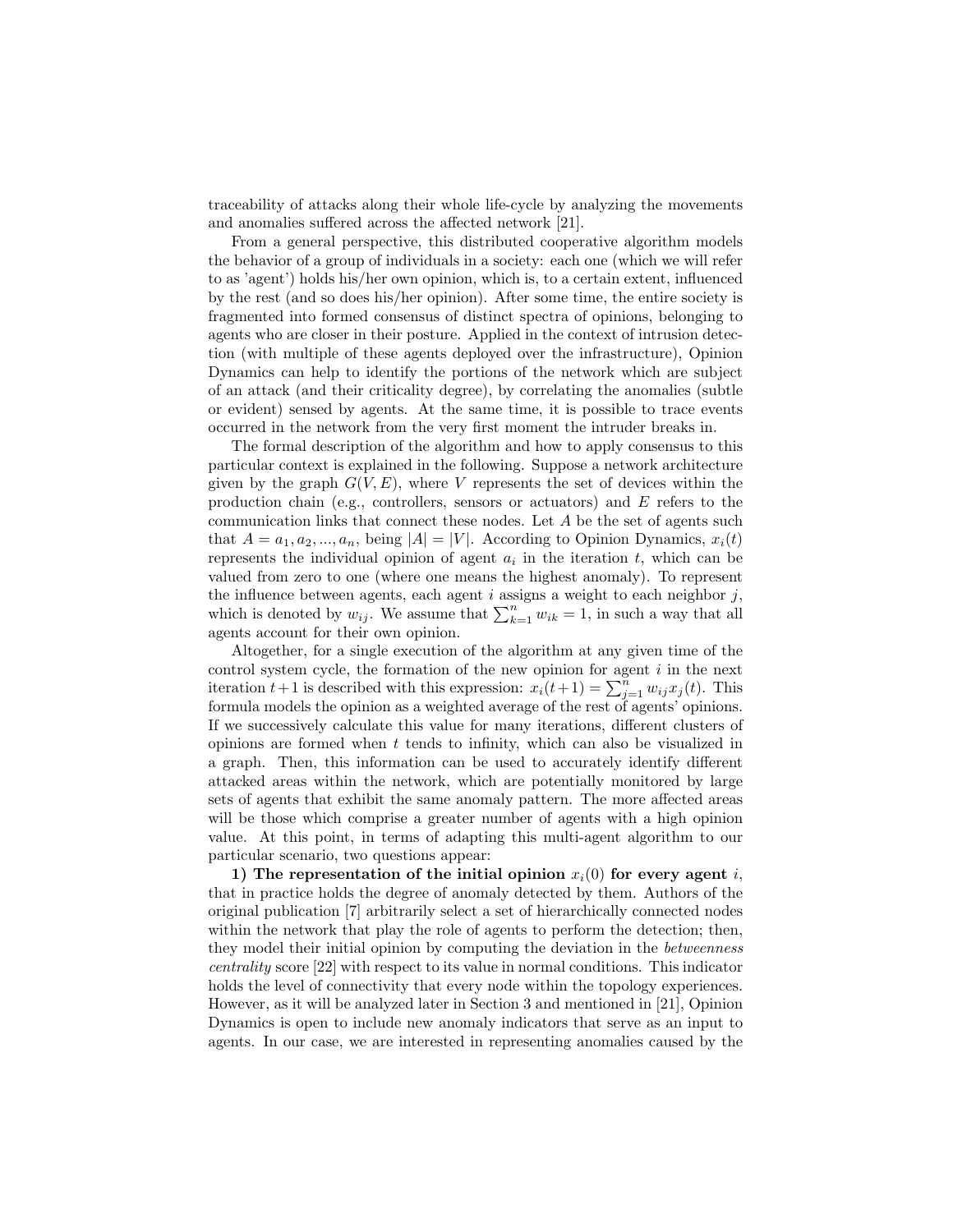compromise of both devices and communication links.

2) The representation of the weight given by each agent to its respective neighbors, in order to consider their influence on the opinion about the severity of the incidence detected. The original approach is based on a simple criterion to choose the weight assigned among agents: the closer two opinions of two connected nodes are (their values), the higher the weight assigned between them will be. This means that, for every agent, the weight given to its neighbors is uniformly divided into those agents whose opinion is very similar to its own, considering an  $\varepsilon$  threshold for the difference between both values. Intuitively, this simulates the fact that agents located nearby with the same degree of anomaly sensed are prone to detect the same threat in their surroundings. Again, although this may be a valid criterion to model the weight, it could be enhanced to realistically reflect other environmental conditions involved (e.g., Quality of Service), as discussed in Section 3.

After assessing the security of the network with Opinion Dynamics, we can use this information to execute defense procedures. Authors in [7] leverage a simple message routing algorithm to ensure the reachability of nodes in presence of an attack. However, more techniques can be combined and deployed dynamically, either proactive (e.g., placing honeypots over the affected zones to gain knowledge from the adversary or using redundancy of links between agents) or reactive (e.g., recovery of nodes or links to reduce the impact on the infrastructure). In this sense, a potential study could be conducted to find an effective defense strategy (e.g., through specific validation approaches like game theory). In this paper, we show the weaknesses of the original proposal and illustrate the utility of the detection with an alternative solution that addresses those issues. This will be described later in Section 4.

## 3 Modified Opinion Dynamics approach: analysis of communication links

As argued in Section 2.2, the original approach based on Opinion Dynamics for the APT detection [7] requires further improvement. First, the aforementioned approach only focuses on the detection of topological changes over a graphdefined network, where a subset of nodes of  $V$  (called the *Dominating Set*) are in charge of exchanging their opinions, which are represented with the ratio of change in their betweenness centrality indicator. Accordingly, the attacker model just contemplates the compromise of nodes to perform a removal of links. Even though this is valid to show the applicability of the algorithm using graph theory, we must go beyond and come up with different ways to model such opinion value in a real industrial ecosystem. The reason is that APTs comprise a wide range of attack vectors besides the mere denial of service, which pose a source of different anomalies (mostly subtle), that are potentially measured and correlated by the agent associated with the affected node. Therefore, the aim is to realistically analyze the security state of each node and its neighborhood, in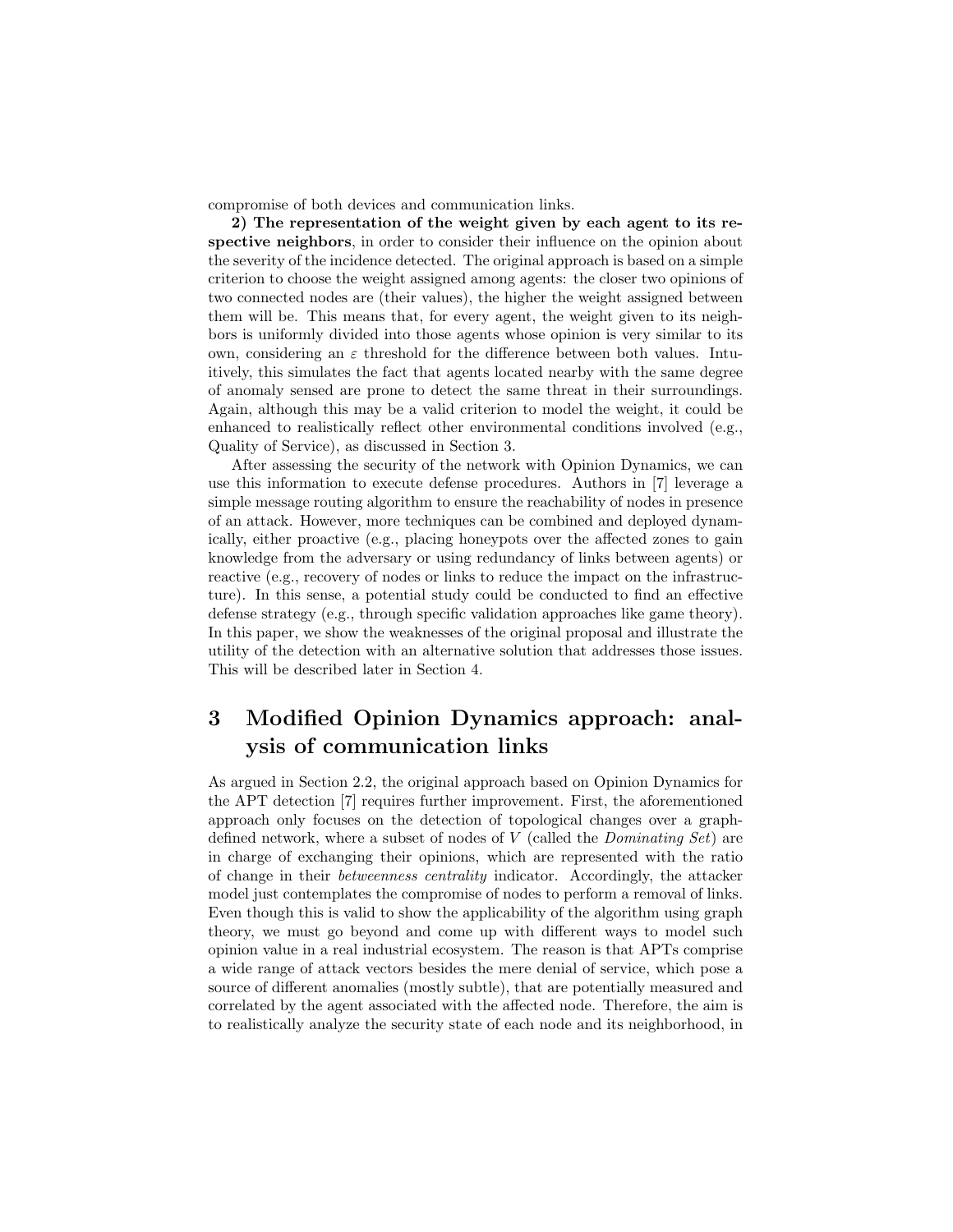order to create a quantitative value that would serve as an input to the Opinion Dynamics. In general, two (possibly simultaneous) approaches can be suggested for this task:

- Use an IDS to retrieve events and alerts based on which the security state of the node in question can be analyzed. This may also include events triggered by vulnerability scanners or antivirus software.
- Analyse the incoming and outgoing network traffic and perform comparison with the normal behavior, for example, by applying machine learning techniques and assessing anomalies with regard to the traffic volume, delays, network connections and protocols used.

With this, we assume that the agent would have enough input data to compute a single opinion value for the security state of its monitored device. At this point, the effectiveness from the use of specific ways to derive such value could be compared, which would strongly depend on the actual network setup (e.g., topology, technologies, communication protocols) and it is not in the scope of this paper; instead, we point out that the novelty and effectiveness of the Opinion Dynamics approach resides in the ability to correlate anomalies throughout the network and thereby get insight into the location and severity of attacks; the way to uptake the individual anomaly detection is customizable and reliant on the security scenario that we want to achieve, thereby working as a framework.

One related issue is the implementation of this mechanism in an industrial infrastructure. As discussed in [21], these agents can be either logical or physical. On the one hand, we can assume that the status of individual devices can be retrieved from a centralized entity, which consists of a computationally powerful node in charge of correlating the anomalies from all agents. Ideally, this node would then apply protection measures (e.g., honeypots, data recovery, backup servers) based on the security state of the network. In practice, this can be easily implemented by using switches in port-mirroring mode, so that all traffic from the nodes is relayed to a central correlator system, for instance. On the other hand, we could also consider that these agents can be physically deployed over the network, in form of monitoring devices or integrated with the software of the industrial assets. However, this option is not as feasible, since manufacturers and operators of critical infrastructures are reluctant to introduce modifications in their hardware and software (mainly due to computational limitations and use of privative software).

Regardless of the method used for the anomaly detection, we especially look into the security of the opinion exchange in this paper. In this regard, the original approach does not provide details about how the agents transfer their opinions between them or to a central correlator. If the same communication channels are used to deliver the Opinion Dynamics values, we must prevent against an attacker being able to compromise these links and potentially forge malicious opinions. At the same time, besides assessing the security of each node, the algorithm should also take the QoS of the communication links into consideration to safely send this information, as well as to route other messages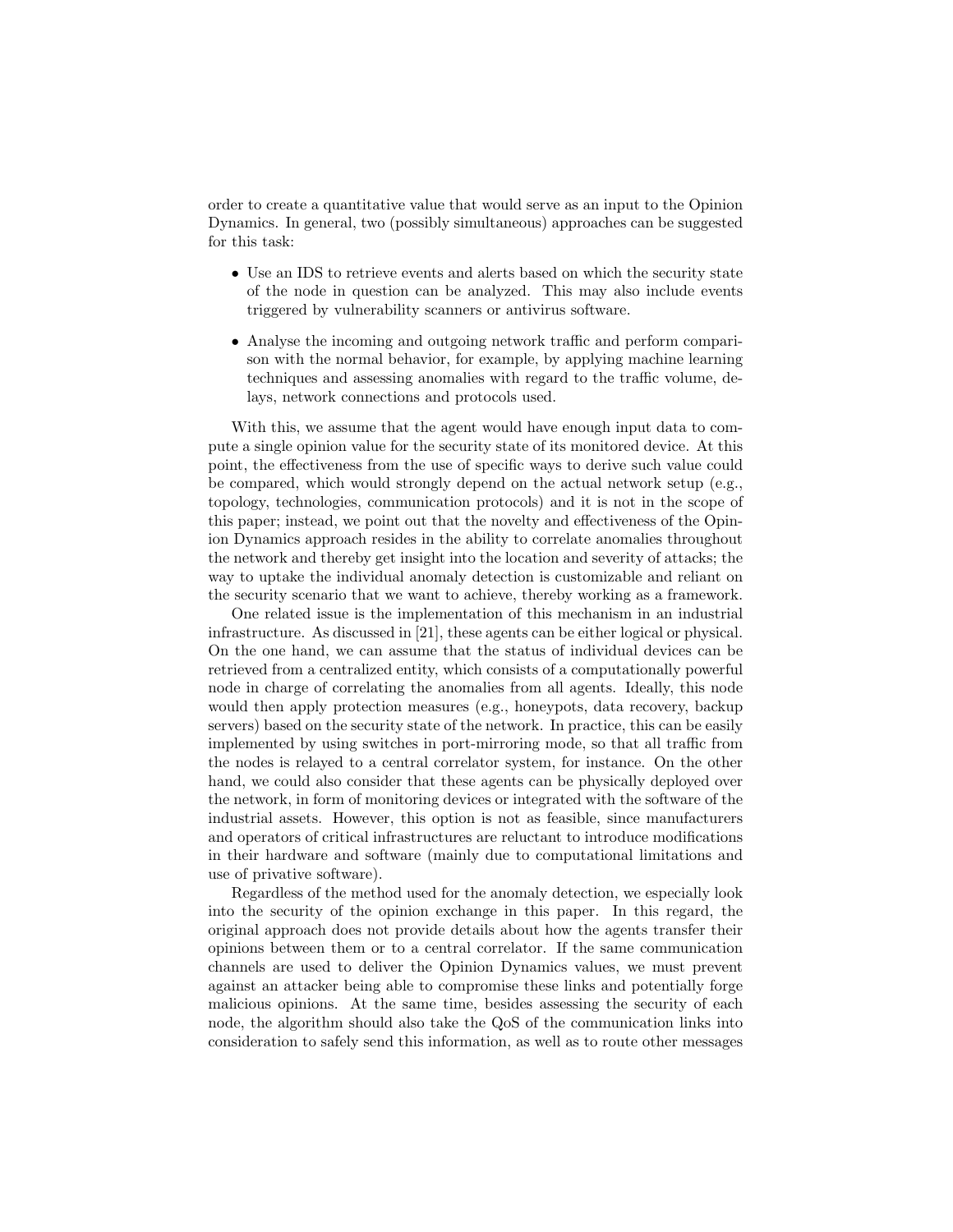(e.g., commands or data) between the devices. In the following, we propose a modification of the weight calculation mechanism to consider the QoS of the communication links and the confidence assigned to neighbors for the opinion transmission. This poses a solution to the second issue raised in Section 2.2.

To begin with, let's consider the original model: each agent  $i$  determines the weight given to every neighbor j in its neighborhood  $N_i$  through this expression:

$$
w_{ij} = 1/N_i'
$$
 (2)

where  $N_i'$  is the subset of neighbors of  $N_i$ , whose difference in opinion with agent i is below  $\varepsilon$ . Otherwise,  $w_{ij}$  becomes zero. Even though this is just a criterion to reflect the degree of similitude between agents, it lacks much accuracy since it leaves behind several other aspects involved; in this case, we want to introduce an additional factor to regulate this weight through considering the QoS of the channel in the neighborhood.

Let  $\mathcal{S} \colon E \to \mathcal{R}$  be a function that assigns QoS scores to communication links in the network defined by  $G(V, E)$ , as presented in Section 2.1. The higher the score of S for a given link is, the more  $QoS$  it provides. For a given i, we aim to fairly distribute  $w_{ij}$  by giving a higher value to those agents j whose  $\mathcal{S}(e_{ij})$  is greater, where  $e_{ij} \in E$  represents the bidirectional communication link between  $i$  and  $j$ . This methodology complies with the following three conditions:

- C1. The sum of weights given by agent i to the neighbors in  $N_i'$  must be 1, also considering threshold  $\varepsilon$ .  $\sum_{j=1}^{N'_i} w_{ij} = 1$ .
- $C2$ . The own agent i must have a sensitive fixed weight assigned to itself. For instance, we can assume  $w_{ii} = 0.5$ ; the reason is that it is not fair that it associates a higher level of confidence to any other agent, whose link of communication can be minimally compromised.
- C3. The rest of weight  $(1/2 \text{ in this case})$  assigned by agent i is distributed among neighbors in  $N_i'$  proportionally to the quality of their communication links. If we define  $q = \sum_{j}^{N'i} \mathcal{S}(e_{ij})$ , then the resulting weight value is defined by  $w_{ij} = (1 - w_{ii}) * \mathcal{S}(e_{ij})/q$ .

*Example.* Table in Figure 1 shows the calculation of  $w_{ij}$  for the node C in the example graph (where  $i = C$ ) following the proposed methodology, compared to the original one. The weight value that is computed using the new methodology is denoted by  $w'_{ij}$ . In both cases, a value of  $\varepsilon = 0.35$  has been considered. As we can see, the new distribution of weight results more equitable, where node C assigns a higher weight to nodes A and D, since their links show a better quality and security (which is represented by the  $\mathcal{S}(e_{C_i})$  column).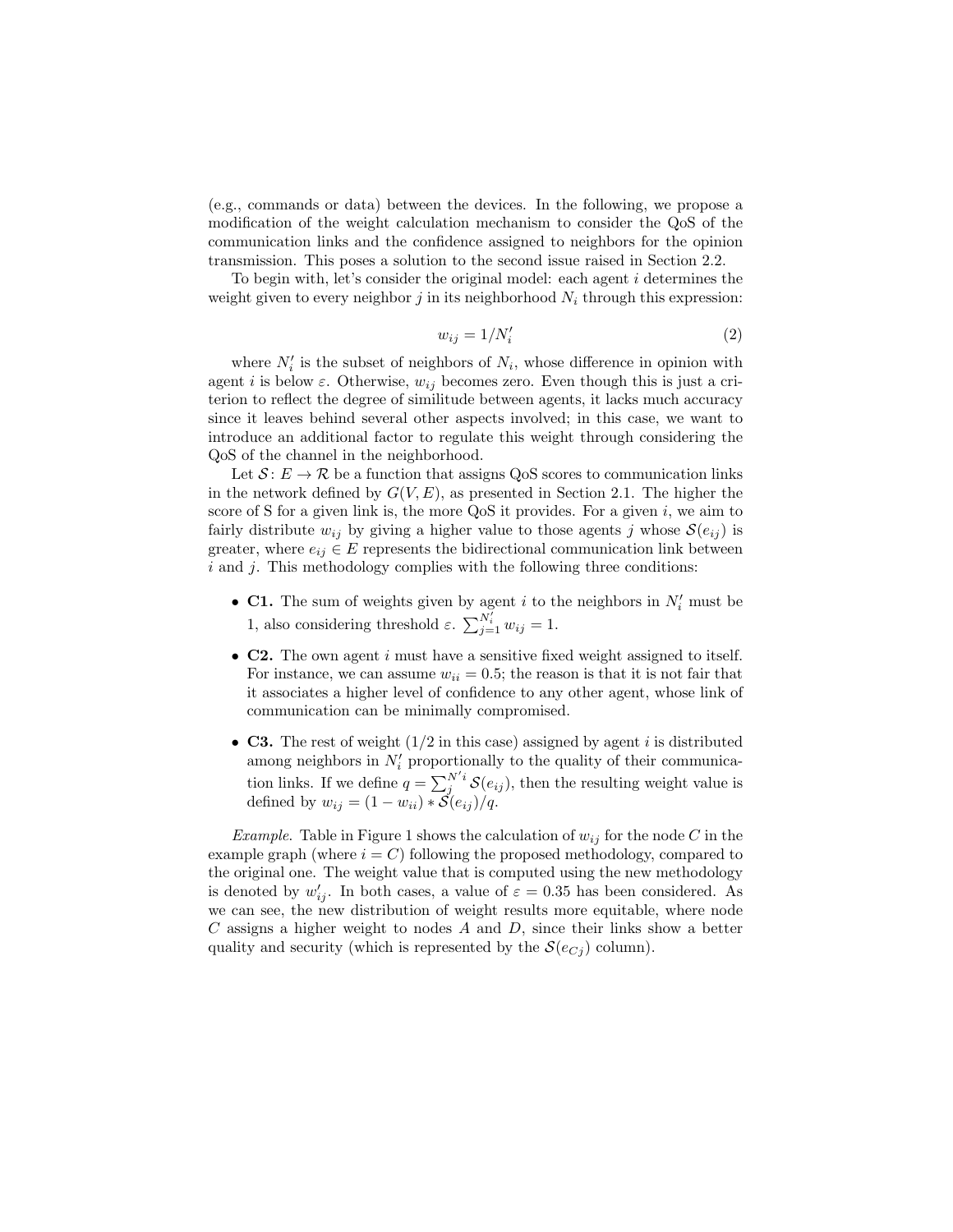|         |               |          | $x_j(0)$ $\mathcal{S}(e_{Cj})$ $w_{Cj}$ |              | $w'_{C}$ |
|---------|---------------|----------|-----------------------------------------|--------------|----------|
| F.<br>E | А             | $\theta$ | 0.9                                     | 0.25         | 0.26     |
|         | B             | 0.6      | 0.8                                     | $\theta$     |          |
|         | $\mathcal{C}$ | 0.22     | 0.55                                    | 0.25         | 0.5      |
|         | $\mathsf{D}$  | 0.5      | 0.75                                    | 0,25         | 0.21     |
|         | E             | 0.12     | 0.1                                     | 0.25         | 0.03     |
|         | F             | 0.9      | 0.2                                     | $\mathbf{0}$ |          |

Figure 1: Example of weight calculation by agent C

## 4 QoS-Aware Routing based on Opinion Dynamics

In response to an APT, the combined opinions determined by the monitoring agents on the industrial network with regard to the security of its nodes and the QoS aspects of their communication links can subsequently be used to enhance network routing. Here we present a novel approach aiming to enhance routing algorithms used in industrial networks such that the probability of packets being intercepted by potentially compromised network nodes is minimized while the Quality of Service of paths through which these packets are routed is maximized. This way, we can ensure the confidentiality and reliability of the network until the threat is completely eradicated from the infrastructure.

Note that our approach can also replace the initial response mechanism proposed in [7] which aims to enhance delivery of messages in presence of APT by relying on a redundant non-compromised part of the network topology and using secret sharing to split packets into chunks that are randomly dispatched over multiple paths. Their approach has a number of shortcomings as discussed in the following. First, their attack model is based on a complete removal of communication links by compromised nodes and does not consider a more realistic scenario where such links may experience varying QoS levels as a result of an attack. As observed in the recent years, many APT usually rely on zeroday vulnerabilities and make use of stealthy techniques to go unnoticed for a prolonged period of time, until they finally exfiltrate information or destroy the physical equipment. Therefore, it is necessary to consider a more subtle behavior of the attacker who may not wish to fully disrupt the communication and be detected. Second, the assumption on the existence of a redundant noncompromised topology in industrial control networks is not realistic. The architecture of such networks very frequently responds to a fixed configuration where all resources are rigidly connected with each other and so installation of a separate network topology might require significant investment and modifications of existing hardware devices. Third, their approach relies on the shortest-path estimation for which sending network nodes are assumed to know the entire network topology and has therefore limitations when used in combination with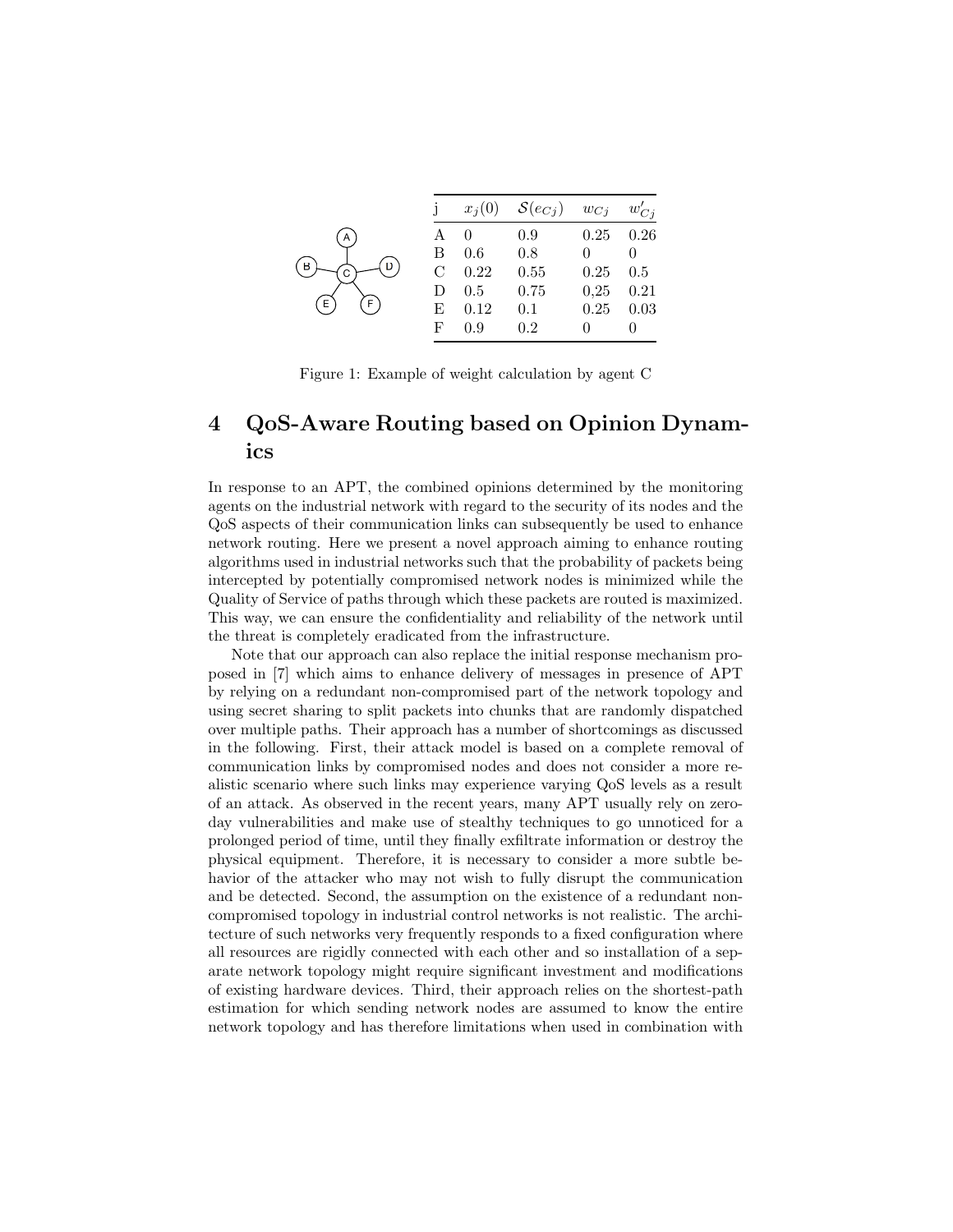existing routing protocols that may not require nodes to have this knowledge.

Our approach is more general and realistic in that it aims at enhancing available routing algorithms to take into account the anomalies determined by the monitoring agents for the QoS levels of communication links and the security of network nodes when making routing decisions rather than selecting an optimal route based on the shortest path only. In order to set the background for our approach, we consider a typical architecture of an industrial network following the ISA-95 standard [23]. In practice, due to the modernization of industrial technologies in recent years, these networks have evolved towards a more distributed model. Control devices (i.e., PLCs or RTUs) govern the production cycle by retrieving data from field devices (i.e., sensors and actuators), according to the information exchanged with SCADA systems. These are evolving towards cloud-based solutions, that interconnect other services within the organization. This way, we see how the network is divided into two main sections: the industrial assets (which we will refer to as 'operational technologies', OT) and the IT (Information Technologies). This is the base that authors assume to extend the topology used in [7], used now to show the feasibility of our routing protocol.

Let  $G(E, V)$  be a graph that describes the overall network topology. This graph is composed of the two subgraphs  $G(V_{IT}, E_{IT})$  and  $G(V_{OT}, E_{OT})$ , which are interconnected by a set of intermediate firewalls  $V_{FW}$  so that  $V = V_{IT} \cup$  $V_{OT} \cup V_{FW}$ . More specifically, both are joined by the firewalls  $V_{FW}$ , that have connections with the nodes of  $V_{IT}$  and  $V_{OT}$  that belong to the Power Dominating Set (PDS) of those subnetworks. This concept refers to a set of hierarchically selected nodes that have the maximum dominance over the entire network [24]. With respect to the network topology, we note that each of these subnetworks has a different configuration. On the one hand,  $G(V_{OT}, E_{OT})$  follows a powerlaw distribution of the type  $y \propto x^{-\alpha}$  [25], which models the hierarchical topology of an electric power grid and its high-level substations, which are subsequently connected to nodes with less connectivity (e.g., sensors and actuators). On the other hand,  $G(V_{IT}, E_{IT})$  presents a small-world distribution, that models the traditional topology of TCP/IP networks on the Internet [26].

Over this distribution of nodes, there are two types of communication flows: information about the production chain delivered from the lower layers to the managerial IT network and, in reverse way, control commands issued from that section (e.g., the SCADA system) to the industrial process. For both types of the communication flows we base our approach on the Bellman-Ford algorithm [27] that is at the core of the Distance Vector Routing (DVR) [28] protocol, which determines the path to remote nodes using hop count as a metric. Each node holds a table that contains the distance to each node and the next hop in the route. This information is exchanged periodically with the neighbors, to ultimately compute the path using the Bellman-Ford algorithm. This contrasts to the Dijkstra's path-finding algorithm [29] used in [7], that finds the shortest path by requiring all nodes to have overall knowledge of the network topology and is at the core of the Link-State Routing (LSR) protocol [30]. In this protocol routers periodically flood the entire network to ensure that each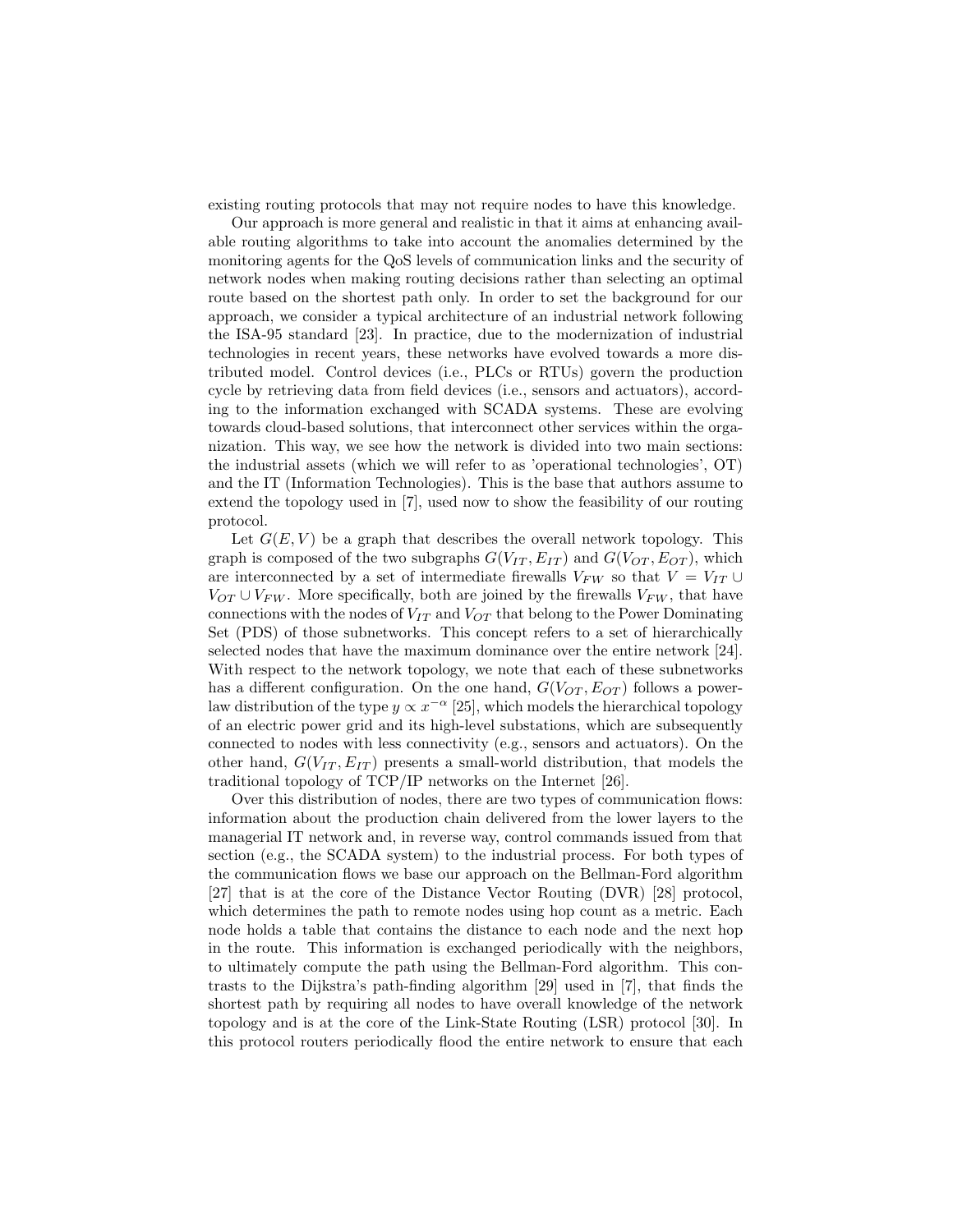node holds a synchronized copy of the routing table. By choosing DVR over LSR we can compute paths locally without involvement centralized routers as communicating with such nodes in presence of APT would impose additional risks.

The Bellman-Ford algorithm uses a weighted directed graph  $G(V, E)$ . The shortest distance from a node to the rest is determined by overestimating the true distance, following the principle of relaxation. In our case, since we want to prioritize QoS and security for the chosen path over the distance, we represent the weight assigned to each link  $e_{ij} \in E$  as

$$
W(e_{ij}) = \frac{X_t(j)}{S(e_{ij})}
$$
\n<sup>(3)</sup>

where  $X_t(j)$  is the final anomaly value of node j after executing the Opinion Dynamics as specified in Section 3. We select  $j$  instead of  $i$  since we want to prevent the messages against propagating to a node that is potentially compromised. On the other hand,  $S(e_{ij})$  refers to the QoS score of the communication channel  $e_{ii}$ , as specified in Section 2.1. The higher the anomaly sensed by the agent in node  $j$  is, the greater the weight assigned to that link will be. Correspondingly, the  $S$  score is inversely proportional to that value. By this means, we take into consideration the security of devices and the Quality of Service of their links when deploying our response technique in form of routing protocol.

Such DVR-based routing approach can be executed at any time of the production chain, paired with a previous execution of the Opinion Dynamics algorithm for adapting the network to the current security level, thereby achieving resilience. Therefore, we assume the process to update the routes can be executed as frequently as the security scenario imposes, which would not imply additional computing costs for the devices if we consider that the detection algorithm is executed in a central correlator system separated from the industrial network, as suggested in [7]. In the following, we prove the effectiveness of our technique by simulating successive attacks against a network. Note that this approach can be validated in the future with game theory to consider dynamic attack behaviors and additional defense solutions.

## 5 Simulation and evaluation

In this section, our primary aim is to prove that the proposed QoS-aware routing approach based on Opinion Dynamics can effectively minimize the interception of messages, avoiding paths that contain compromised nodes while ensuring an acceptable level of quality. First, we define the attack model used in our simulation that determines how the anomalies are generated over the network and measured by the agents. Then, we execute the technique (i.e., the delivery of messages and the QoS analysis) with different parametrization of the topology and attacks performed. Finally, we evaluate the simulation findings.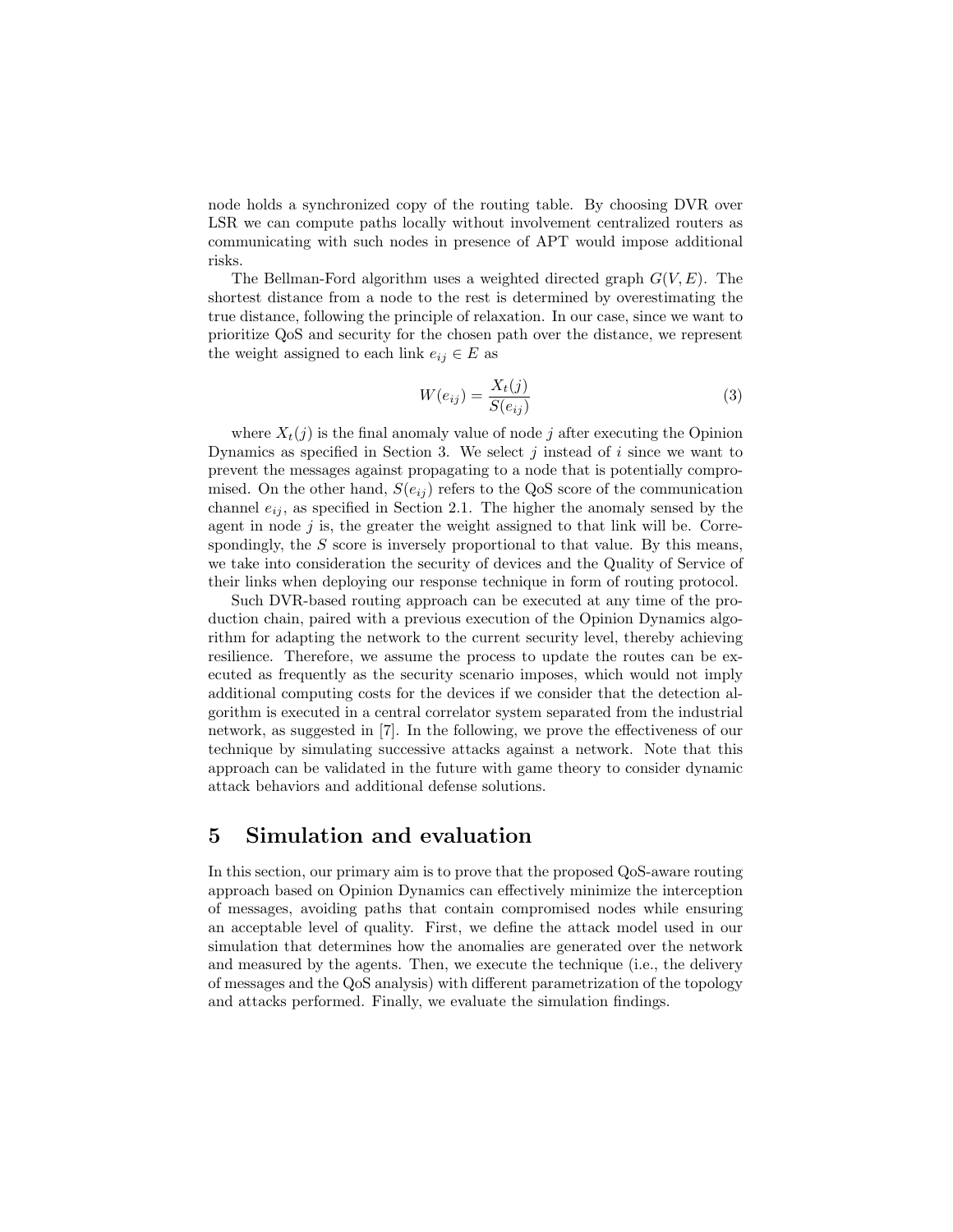#### 5.1 Attack model: simulation of attacks and anomalies

In order to define a more realistic attack model for our response technique, we assume an attacker can break into the infrastructure by leveraging zero-day vulnerabilities and then use stealthy techniques to propagate over the network, until information is filtered or disruption to the infrastructure is caused.

Therefore, contrary to the approach based on the alteration of links, we consider an attack model based on a succession of lateral movements over the network nodes, aiming to infect as many devices as possible so that the security when delivering messages is jeopardized. Let *attackSet* be this sorted set of attack stages that an APT can perform against the industrial network, which is defined by  $G(V, E)$  and is composed by the IT and OT sections, as explained in Section 4. This set comprises a finite number of elements of the following kind:

- attackITnode: the adversary initializes the APT or propagates the attack to a device in the IT subnetwork.
- attackFWnode: the attacker compromises a firewall (when the previously compromised node has connection with it), in order to propagate to the other section of the control network.
- attackOTnode: the intruder compromises a node in the industrial section of the network.

Every time the attacker takes over a new device, two main variables change:

- 1. From the security perspective, the agent associated with the compromised node notices an increase in the anomaly level, that ranges from zero to one, as described before. If we define  $x$  as the initial opinion vector for all agents, then  $x_i^t$  is updated in the simulation after attack number t. For simplicity, we assign a value that is randomly generated according to a uniform distribution over  $(0, 1)$ , simulating the existence of both subtle and evident anomalies.
- 2. From the perspective of Quality of Service, the agent also senses a potential alteration in the QoS experienced in the incoming or outgoing connections, as a consequence of the attack. The value of  $S(e_{ik})$  for all  $e_{ik} \in E$  in the simulations is originally chosen from a uniform distribution over  $(0, 1)$ , to represent the presence of channels with different  $QoS$  levels. In the event of an attack, the value of  $S(e_{ik})$  and  $S(e_{ki})$  scores decreases (being zero the minimum), where  $i$  is the attacked node and  $k$  refers to all neighbors of i such that there exists  $e_{ik} \in E$  (since each connection is bidirectional). This decrease is represented by  $\delta$ . Since the attacker can leverage stealthy techniques to go unnoticed without affecting the communications, this value is also chosen uniformly at random from  $(0, 1)$ .

Algorithm 1 describes the proposed APT life cycle. For all the attack stages in the provided attackSet parameter, the security of agents and the QoS score of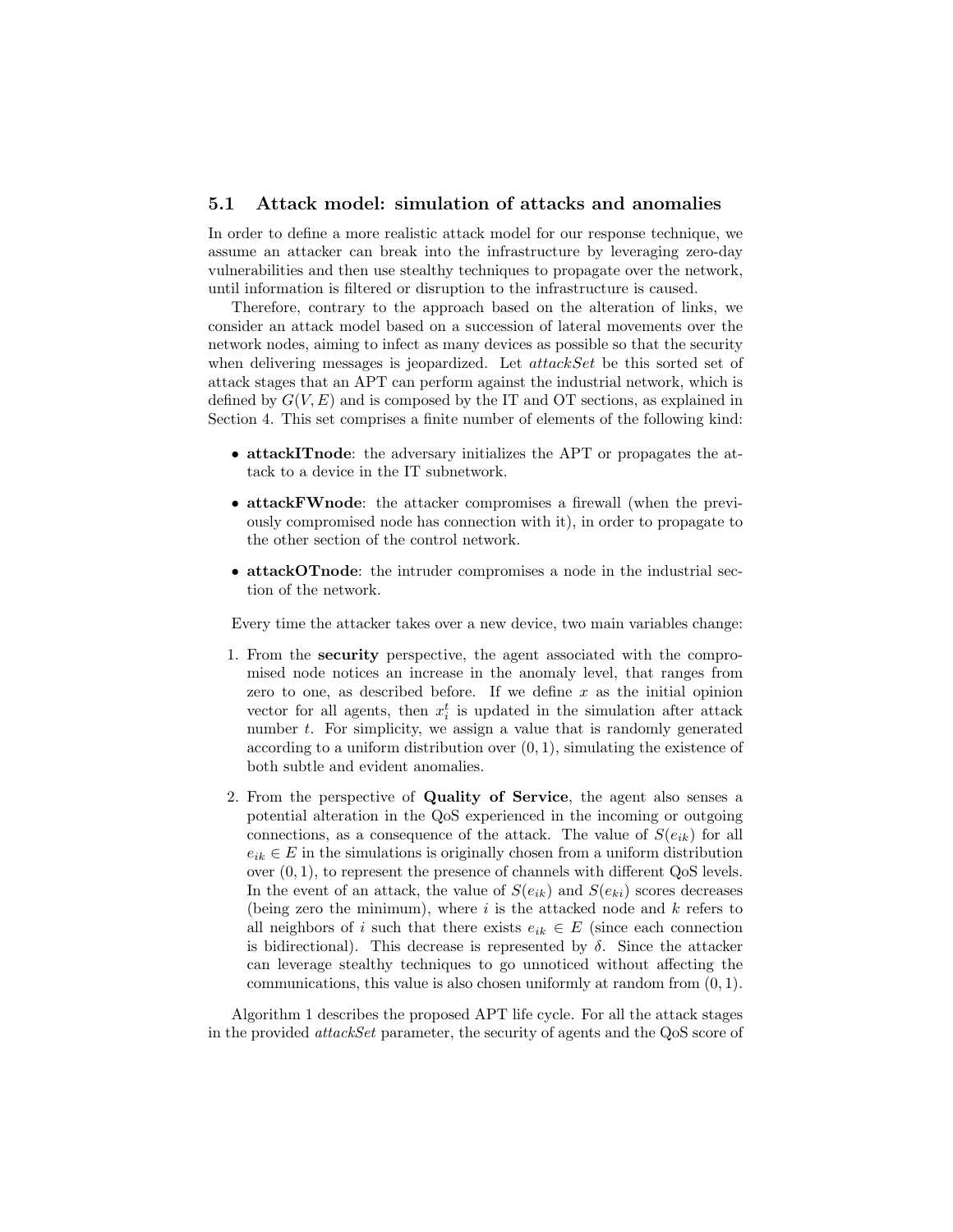#### Algorithm 1 APT life cycle

output:  $X$  representing the final opinion value for all agents,  $S$  representing the  $QoS$ scores of links **local:** Graph G(V, E) representing the network, where  $V = V_{IT} \cup V_{OT} \cup V_{FW}$  $\textbf{input: } attackSet \leftarrow attackStage_{APT_x}, \, representing \, the \, API \, chain \, of \, attacks$  $x \leftarrow zeros(|V|)$  (initial opinion vector)  ${ \{ attack \leftarrow first \; attack \; from \; attackSet \} }$ while  $attackSet \neq \oslash$  do  $x(attackNode) \leftarrow U(0, 1), \delta \leftarrow U(0, 1)$ for neighbour in neighbours(attackNode) do  $S(attackNode, neighbor) \leftarrow S(attackNode, neighbor) - \delta$  $S(neighbour, attackNode) \leftarrow S(neighbour, attackNode) - \delta$ end for  $X \leftarrow \text{COMPUTEOPINIONDYNAMICS}(x, S)$  $attackSet \leftarrow attackSet \setminus attack$ end while

the links is reevaluated, as described before: firstly, the attacked node (specified with  $attackNode)$  is assigned with a random value of anomaly (i.e., the opinion of its agent) in the uniform (0,1) distribution. Then, each of its ingoing and outgoing links are updated with a diminished QoS score, according to the value of  $\delta$ . Afterwards, Opinion Dynamics is executed to aggregate all opinions and calculate their final values, which eases the identification of zones under the effect of the APT following the algorithm explained in Section 3. Finally, this information can be input to the routing protocol.

#### 5.2 Reliable message delivery

Once the attack model has been defined, we can execute the defender's code based on the routing protocol in presence of an APT to firstly show that messages are successfully delivered in a way that the probability of traversing a compromised node (i.e., with an opinion value greater than zero) is lower than using the previously proposed approach in [7]. To simulate this, a set of 100 different messages are randomly generated, whose sender and recipient belong to the graph  $G(V, E)$ , making sure that more than one path exists between both nodes. Half of these messages are control commands (i.e., sent from the IT section to one device in the lowest levels of the infrastructure), while the other half are data packets, generated in the production chain and dispatched to the IT subnetwork. Therefore, messages are delivered in both ways based on the industrial topology defined in Section 4.

In order to compare the level of security experienced by the response technique and consequently compare it with other solutions, we define the compromise level indicator for each of the messages sent. This holds the sum of anomaly values (i.e., opinions calculated with the Opinion Dynamics algorithm, represented with  $X$  in Algorithm 1), which are measured by the set of nodes that compose the path described by the message, in the route from the recipient to the destination. The greater this value is, the highest probability for the message to be intercepted will be. For a given number  $N$  of messages transmitted,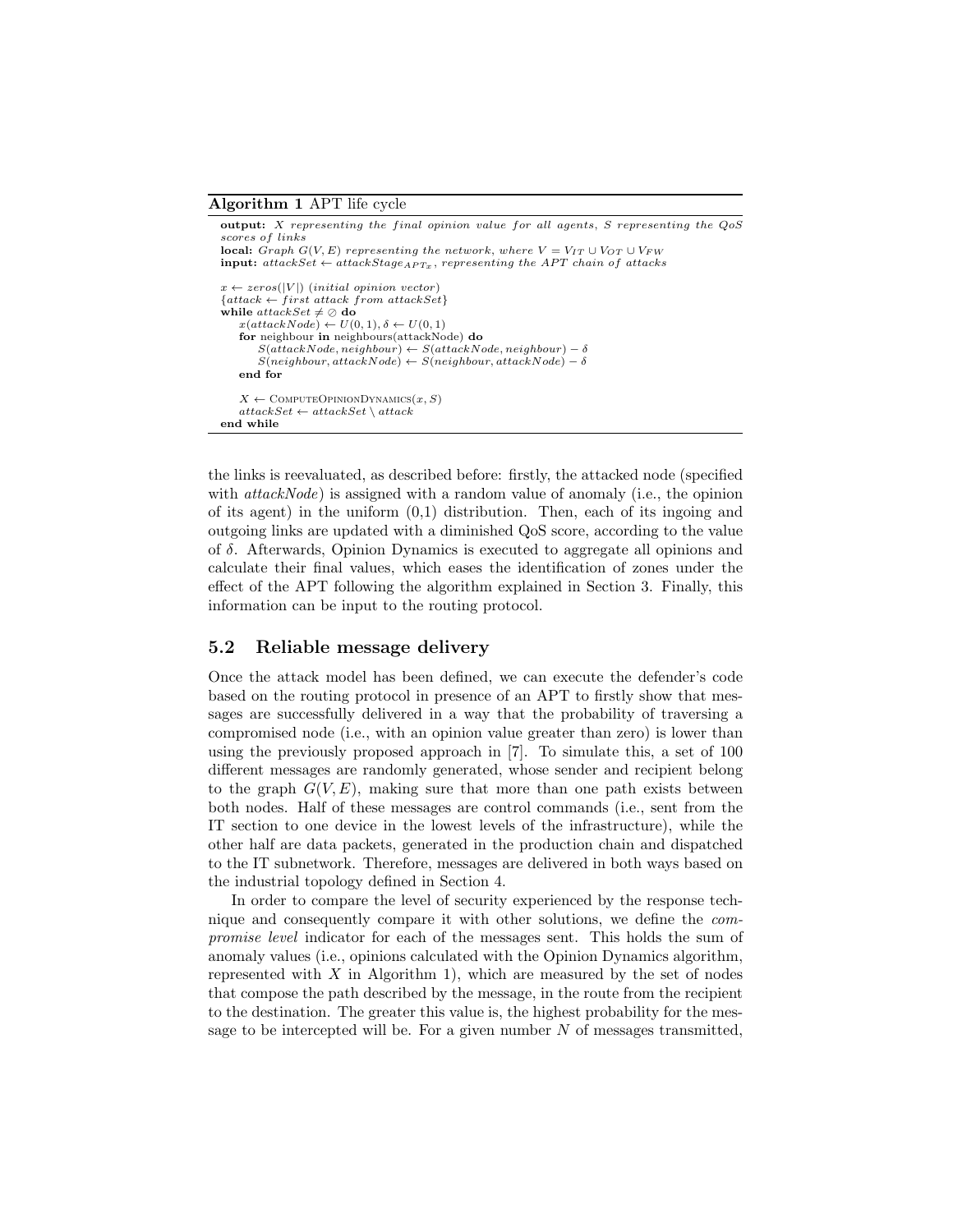we can determine the average compromise level as

$$
\frac{\sum_{i=1}^{N} \sum_{j=1}^{|R|} X_j}{N}
$$
\n(4)

where  $X_j$  is the opinion of agent j,  $1 \leq j \leq |R|$ , and R is the set of nodes that each message  $i$  traverses. This overall value is calculated for our custom routing protocol and will be compared with two other approaches: on the one hand, (a) the previously proposed mechanism in [7], that is based on the Dijkstra's shortest-path algorithm, without considering the opinions of the agents; on the other hand, (b) the Dijkstra's path-finding algorithm parametrized with the opinion of agents as weights for the search of the optimal path (i.e., the route with a minimal compromise level). In other words, for the computation of the path from sender to recipient in  $G(V, E)$ , (a) uses a weighting function W for each edge  $e_{ij} \in \text{such that } W(e_{ij}) = 1$  if  $e_{ij}$  simply exists (so that the destination is reached in the minimum number of hops). As for (b),  $W(e_{ij}) = X_i$ , hence prioritizing not to hop to a compromised node. Our aim is to show how (c) our approach based on Bellman-Ford algorithm, that uses the weighting function defined in Equation 3, achieves better security (i.e., the value of compromise level) than (a), with closer results to (b).

In this experiment (carried out in Matlab), we have generated a random industrial network of 50, 100 and 200 nodes following the topology described in Section 4 (where the two halves of nodes are respectively used for the IT and OT subnetworks and an extra firewall node is used to merge them). Over these topologies, we have simulated the effect of an APT (according to algorithm 1) composed by 50, 100 and 200 attack actions, respectively. We have represented the overall behavior of Stuxnet (since it is one of the most documented attacks) at a basic level: the APT begins by compromising one node from the IT network (originally using malicious USB flash drives) and then spreads through the entire subnetwork until it finally breaks into the OT section, where the threat propagates until it infects the target device (the uranium enriching centrifuges).

By making sure the number of attacks reaches the number of nodes, we represent the most critical scenario when the APT takes over the entire network, thereby showing the effectiveness of the algorithm at all times (although this validation process could be further optimized if attacker and defender were part of a dynamically confronted competition with specific action rules, by means of game theory). After each attack phase, the Opinion Dynamics algorithm is executed and the set of 100 random messages are delivered, putting into play the three aforementioned routing algorithms. Finally, the average of compromise is calculated. The plot in Figure 2 shows the evolution of this value over the entire set of attacks for the three assessed solutions.

As we can see, the Dijkstra's algorithm that uses the opinion of agents as weights to compute the path serves as the baseline of the minimum compromise level that can be achieved. However, our approach based on Bellman-Ford algorithm presents a similar result with a slight increment of anomaly experienced, that still remains far from the high value experienced by the Dijkstra's scheme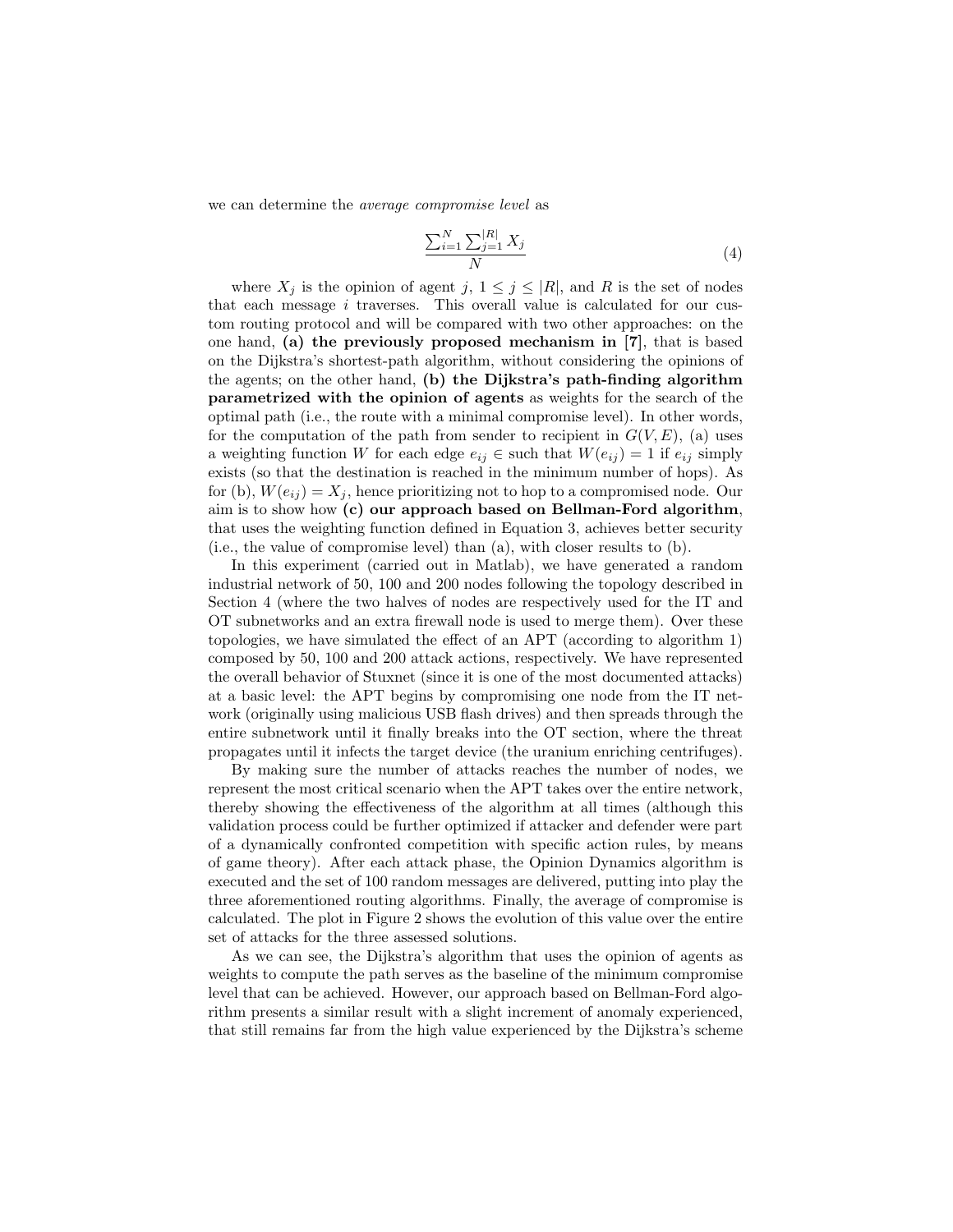proposed in [7], as we wanted to demonstrate. We will now prove that our approach also provides better Quality of Service requirements.

#### 5.3 Quality of Service experienced

After analyzing how our solution effectively experiences a lower level of compromise when routing the messages, it is also necessary to prove that the paths generated by the protocol also achieve an adequate Quality of Service, which is the main contribution of this paper. This would ensure a fast and reliable communication, especially necessary when the computed paths impose several hops to reach the recipient as a consequence of avoiding the effect of the attack.

Following the previous methodology, we aim to deliver a set of 100 messages over the graph  $G(V, E)$  in such a way that the number of hops is minimized and the Quality of Service experienced is maximized. This time, we define the QoS level indicator for each message sent as the sum of individual QoS scores for all the successive edges that belong to the path (as explained in Section 2.1) divided by the number of hops that this message performs. The greater this value is, the better quality of service with a lower number of nodes traversed will be. Given  $N$  messages transmitted, we can determine the *average QoS level* as

$$
\frac{\sum_{i=1}^{N} \frac{\sum_{j=1}^{|R|} S(e^j)}{hops_i}}{N} \tag{5}
$$

where S is the QoS score function from Equation 1,  $e^j$  refers to edges from the route R which is taken by message i, and  $hops_i$  is the number of intermediate hops. This average QoS value is calculated for our routing approach in presence of APT using the same topology and attack scenarios as in the previous test case, and is compared with the two other approaches: (a) the previously proposed mechanism in [7], that is based on the Dijkstra's shortest-path algorithm without accounting for any QoS implications; and (b) the Dijkstra's path-finding algorithm parametrized with the QoS score of the edges as weights for the search of the optimal path (i.e., the route with a maximum quality). Thus, (a) uses an W weighting function for each edge  $e_{ij}$  such that  $W(e_{ij}) = 1$  if  $e_{ij}$  simply exists, while in (b) it uses  $W(e_{ij}) = 1/S(e_{ij})$ , hence prioritizing the path with maximum Quality of Service. In this case, our aim is now to show how (c) our approach based on Bellman-Ford algorithm, that uses the weighting function defined in Equation 3, achieves a better QoS level than (a), with closer results to (b).

The plot in Figure 3 represents the evolution in the average QoS levels. As the previous test case, the QoS-aware Distance Vector Routing presents a QoS level per hop ratio similar to the Dijkstra's algorithm weighted with the QoS scores. As we can see, the three routing approaches have their QoS levels diminished as the APT evolves (due to the attacks and consequent decrease of the S scores, as explained in Algorithm 1), but our approach shows a higher QoS level, close to the one experienced by the optimal Dijkstra's solution. Therefore,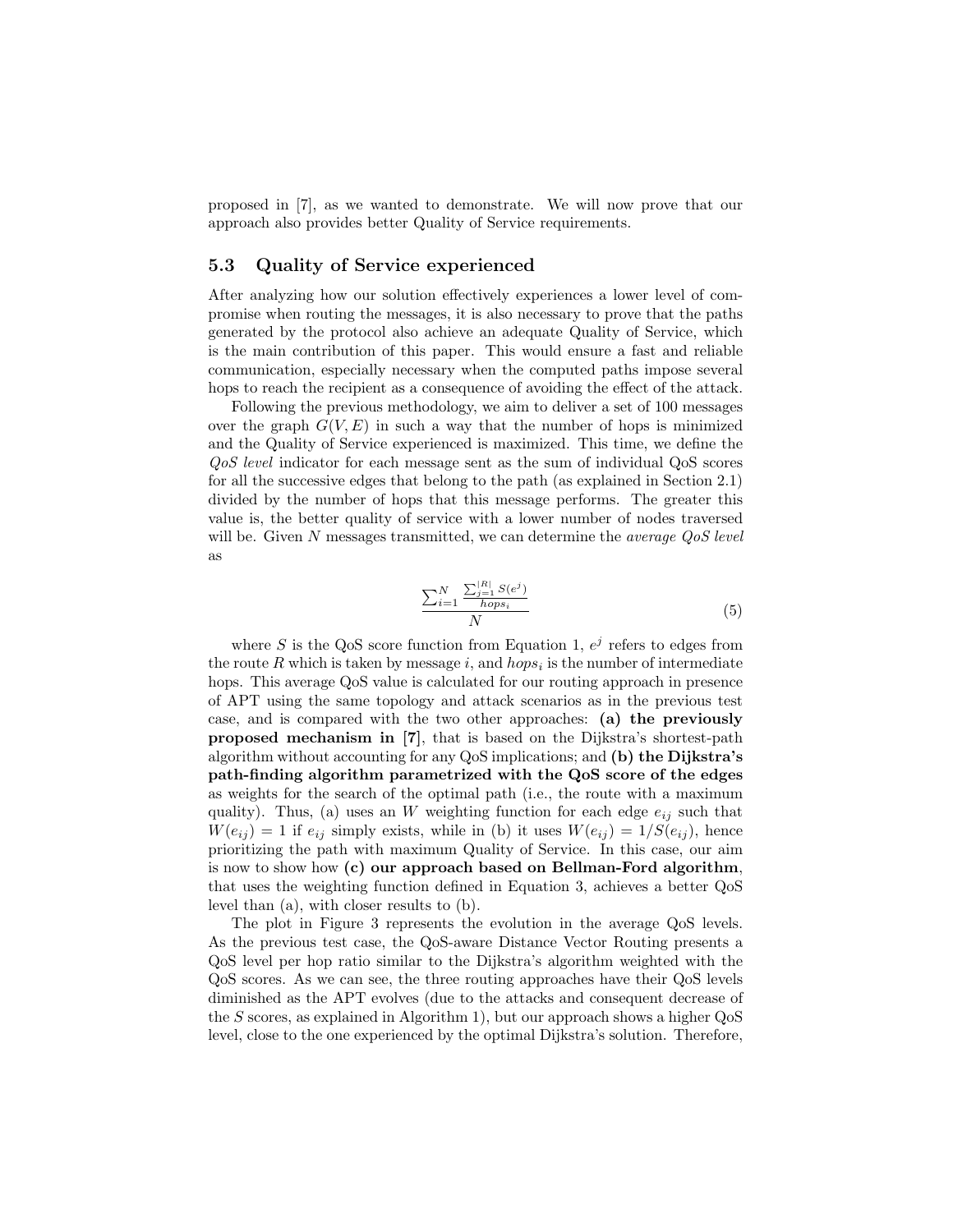we have demonstrated our reliable routing approach behaves in a nearly optimal way, more efficiently than the original response technique [7]. Figures 2 and 3 prove that QoS- or security anomaly-based routing alone are not sufficient, since both criteria must be complied to ensure a delivery of messages balanced with a decent level of security and QoS. In addition, table-driven routing algorithms like DVR with the Bellman-Ford algorithm also ensure an ad-hoc selection of routes without any central entities involved in the communications, which can help achieving a higher level of security while alleviating the large amount of traffic that route updates like the original protocol can imply.

## 6 Conclusions and future work

Nowadays, APTs impose a major problem for the security of Industrial Control Networks, for which the Opinion Dynamics approach has been shown to represent a promising solution. In this work, we have revisited the original approach to analyze its applicability and enhance the algorithm with the aim of enabling reliable communications. We have defined an aggregated Quality of Service score that permits to prioritize the opinions of agents transmitted through trustworthy links and made the detection system account for anomalies in the communication channels besides anomalies sensed on the nodes. We have further developed an alternative routing approach that uses the anomaly information measured by the agents in relation to the security of nodes and the QoS indicators of the communication links to choose paths with an almost optimal degree of security and QoS. Finally, the superiority of our approach over prior work has been demonstrated with an extended attack model and simulations using modern industrial network topologies. Our ongoing work involves defining an extended set of response solutions coupled with a more realistic attack model, with the aim of finding an adaptable defensive strategy using game theory. This is being addressed in TI&TO, a two-player game where the defender leverages multiple protection measures based on the Opinion Dynamics detection approach.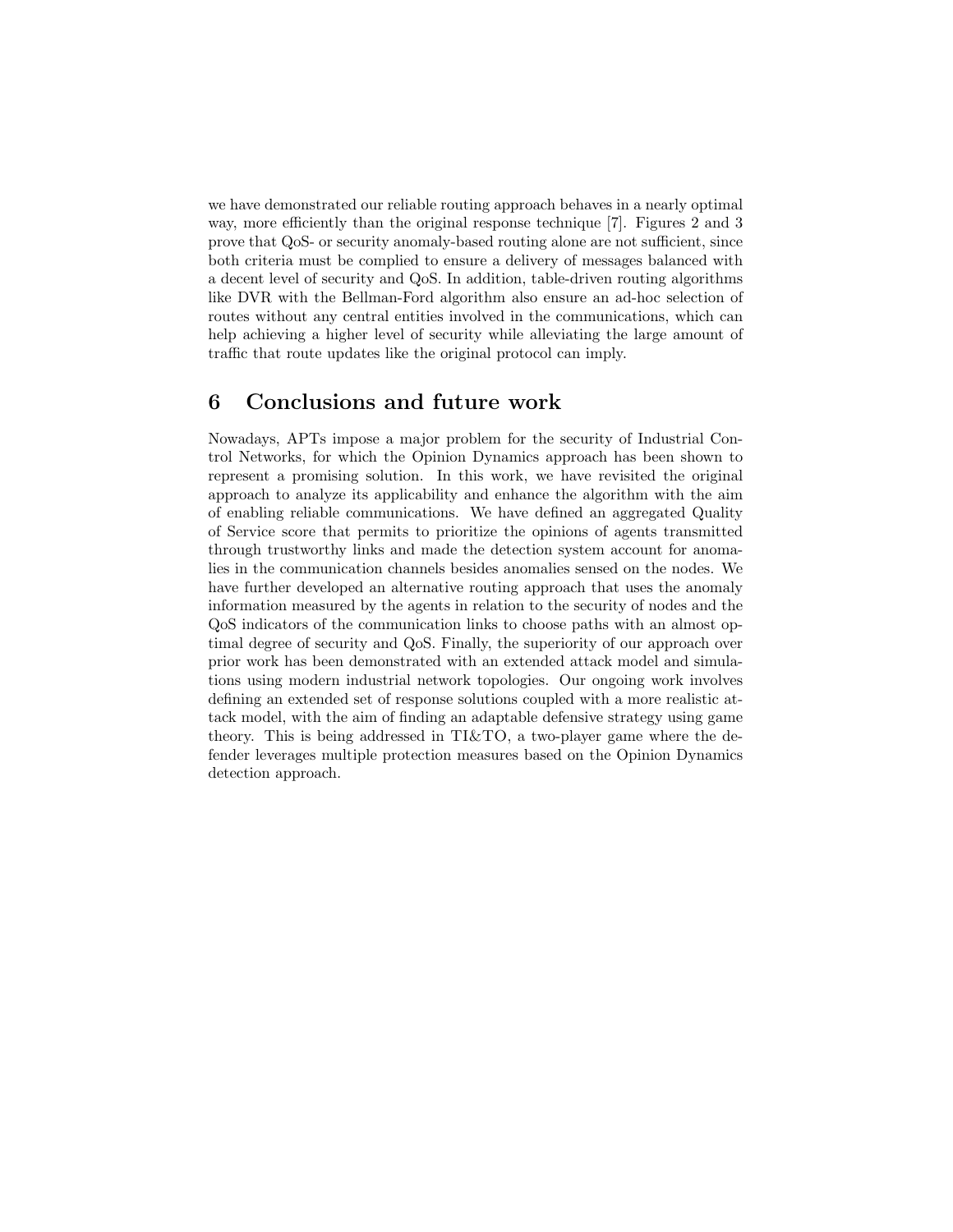

Figure 2: Average compromise level

Figure 3: Average QoS level

## Acknowledgments

This work has been partially supported by the research project SealedGRID (H2020-MSCA-RISE-2017), financed from the European Unions Horizon 2020 research and innovation programme under the Marie Sklodowska-Curie grant agreement No. 777996, as well as by the project DISS-IIoT, financed by the University of Malaga (UMA) through the "I Plan Propio de Investigación y Transferencia". Likewise, the work of the first author has been partially financed by the Spanish Ministry of Education under the FPU program (FPU15/03213).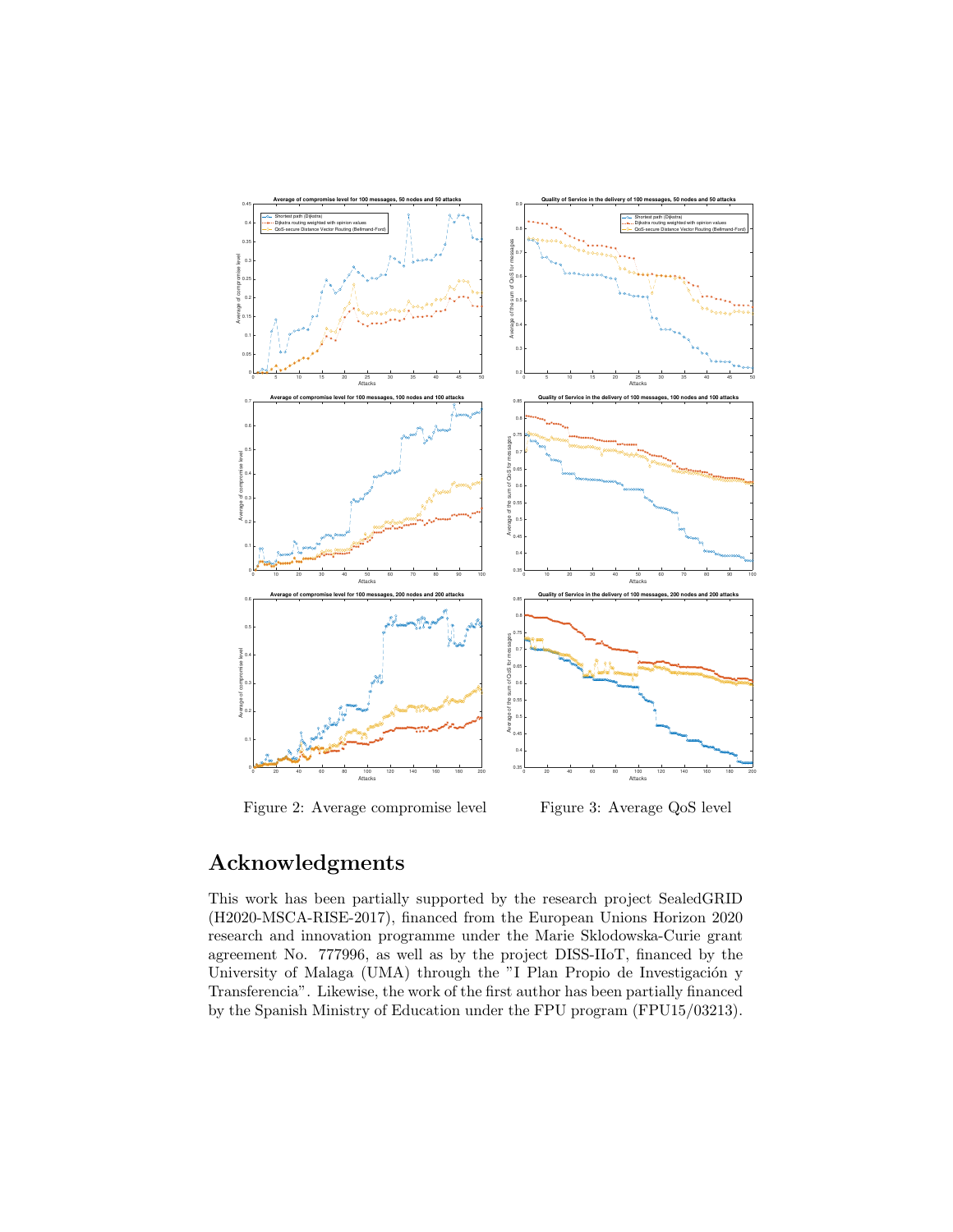## References

- [1] ICS-CERT. Overview of Cyber Vulnerabilities. http://ics-cert. us-cert.gov/content/overview-cyber-vulnerabilities, 2018. [Online; Accessed July 2018].
- [2] Li Da Xu, Wu He, and Shancang Li. Internet of things in industries: A survey. IEEE Transactions on industrial informatics, 10(4):2233–2243, 2014.
- [3] Saurabh Singh, Pradip Kumar Sharma, Seo Yeon Moon, Daesung Moon, and Jong Hyuk Park. A comprehensive study on apt attacks and countermeasures for future networks and communications: challenges and solutions. The Journal of Supercomputing, pages 1–32, 2016.
- [4] Antoine Lemay, Joan Calvet, François Menet, and José M Fernandez. Survey of publicly available reports on advanced persistent threat actors. Computers & Security, 72:26–59, 2018.
- [5] Robert Mitchell and Ing-Ray Chen. A survey of intrusion detection techniques for cyber-physical systems. ACM Computing Surveys (CSUR), 46(4):55, 2014.
- [6] Mirco Marchetti, Fabio Pierazzi, Michele Colajanni, and Alessandro Guido. Analysis of high volumes of network traffic for advanced persistent threat detection. Computer Networks, 109:127–141, 2016.
- [7] Juan E. Rubio, Cristina Alcaraz, and Javier Lopez. Preventing advanced persistent threats in complex control networks. In European Symposium on Research in Computer Security, volume 10493, pages 402–418, 2017.
- [8] Rainer Hegselmann, Ulrich Krause, et al. Opinion dynamics and bounded confidence models, analysis, and simulation. Journal of artificial societies and social simulation, 5(3), 2002.
- [9] Hakim Badis and Khaldoun Al Agha. Qolsr, qos routing for ad hoc wireless networks using olsr. European Transactions on Telecommunications, 16(5):427–442, 2005.
- [10] Eric Crawley, Raj Nair, Bala Rajagopalan, and Hal Sandick. A framework for qos-based routing in the internet. Technical report, 1998.
- [11] Chunhung Richard Lin and Jain-Shing Liu. Qos routing in ad hoc wireless networks. IEEE Journal on selected areas in communications, 17(8):1426– 1438, 1999.
- [12] Lei Chen and Wendi B Heinzelman. A survey of routing protocols that support qos in mobile ad hoc networks. IEEE Network,  $21(6)$ ,  $2007$ .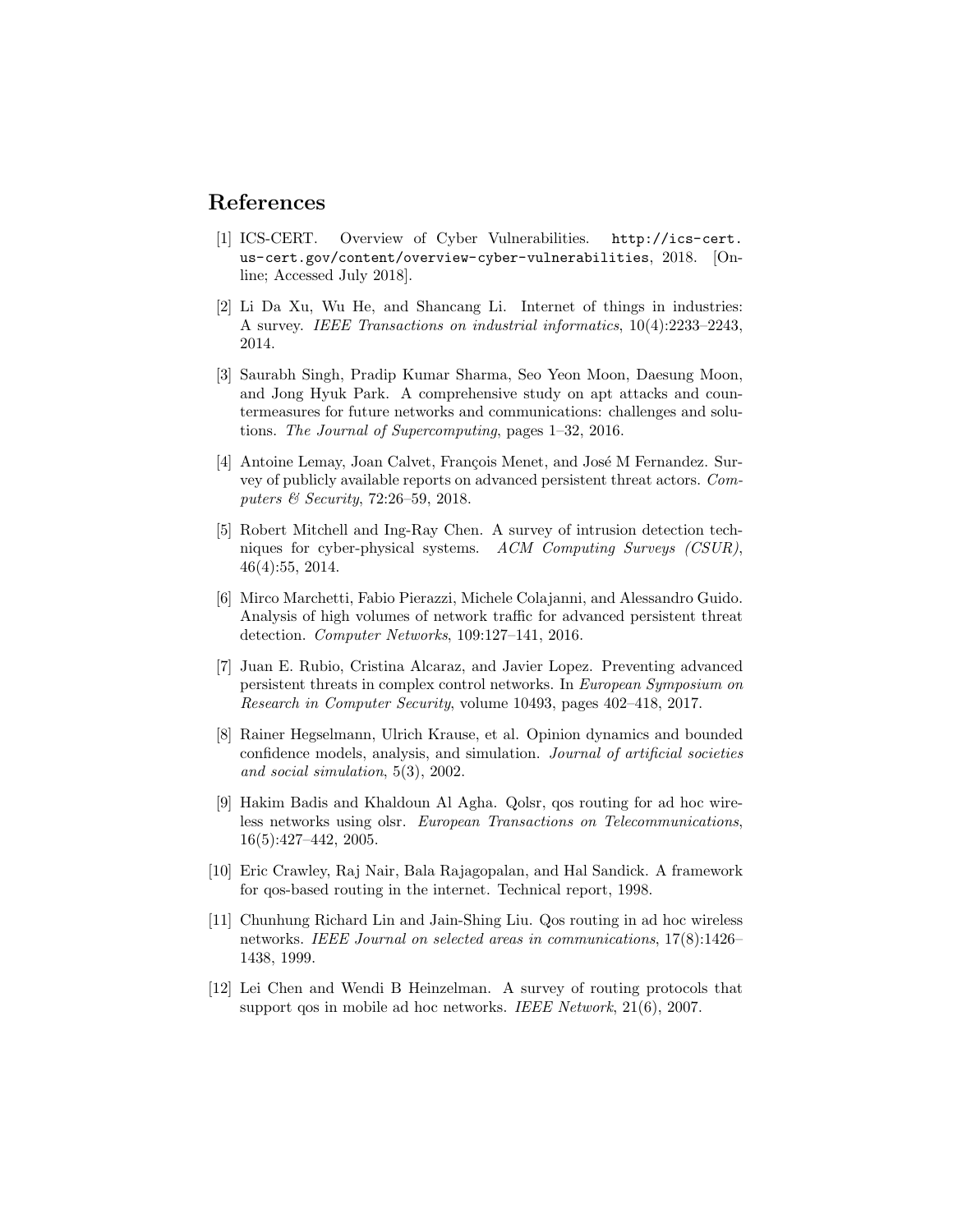- [13] Francis Joseph Ogwu, Mohammad Talib, Ganiyu A Aderounmu, and Adedayo Adetoye. A framework for quality of service in mobile ad hoc networks. Int. Arab J. Inf. Technol., 4(1):33–40, 2007.
- [14] Shigang Chen and Klara Nahrstedt. An overview of quality of service routing for next-generation high-speed networks: problems and solutions. IEEE network, 12(6):64–79, 1998.
- [15] Afreen Begum Sana, Farheen Iqbal, and Arshad Ahmad Khan Mohammad. Quality of service routing for multipath manets. In Signal Processing And Communication Engineering Systems (SPACES), 2015 International Conference on, pages 426–431. IEEE, 2015.
- [16] Ying Ge, Thomas Kunz, and Louise Lamont. Quality of service routing in ad-hoc networks using olsr. In System Sciences, 2003. Proceedings of the 36th Annual Hawaii International Conference on, pages 9–pp. IEEE, 2003.
- [17] Thomas Clausen and Philippe Jacquet. Optimized link state routing protocol (olsr). Technical report, 2003.
- [18] Hakim Badis and Khaldoun Al Agha. A distributed algorithm for multiplemetric link state qos routing problem. In Mobile And Wireless Communications Networks: (With CD-ROM), pages 141–144. World Scientific, 2003.
- [19] Hakim Badis and Khaldoun Al Agha. Quality of service for the ad hoc optimized link state routing protocol (qolsr). 2005.
- [20] Zheng Wang and Jon Crowcroft. Quality-of-service routing for supporting multimedia applications. IEEE Journal on selected areas in communications, 14(7):1228–1234, 1996.
- [21] Juan E. Rubio, Rodrigo Roman, Cristina Alcaraz, and Yan Zhang. Tracking advanced persistent threats in critical infrastructures through opinion dynamics. In European Symposium on Research in Computer Security, volume 11098, pages 555–574, Barcelona, Spain, 08/2018 2018. Springer, Springer.
- [22] Sen Nie, Xuwen Wang, Haifeng Zhang, Qilang Li, and Binghong Wang. Robustness of controllability for networks based on edge-attack. PloS one, 9(2):e89066, 2014.
- [23] International Society of Automation. ISA-95 standard. https://www.isa. org/isa95/, last retrieved in December 2017, 2017.
- [24] Teresa W Haynes, Sandra M Hedetniemi, Stephen T Hedetniemi, and Michael A Henning. Domination in graphs applied to electric power networks. SIAM Journal on Discrete Mathematics, 15(4):519–529, 2002.
- [25] Giuliano Andrea Pagani and Marco Aiello. The power grid as a complex network: a survey. Physica A: Statistical Mechanics and its Applications, 392(11):2688–2700, 2013.